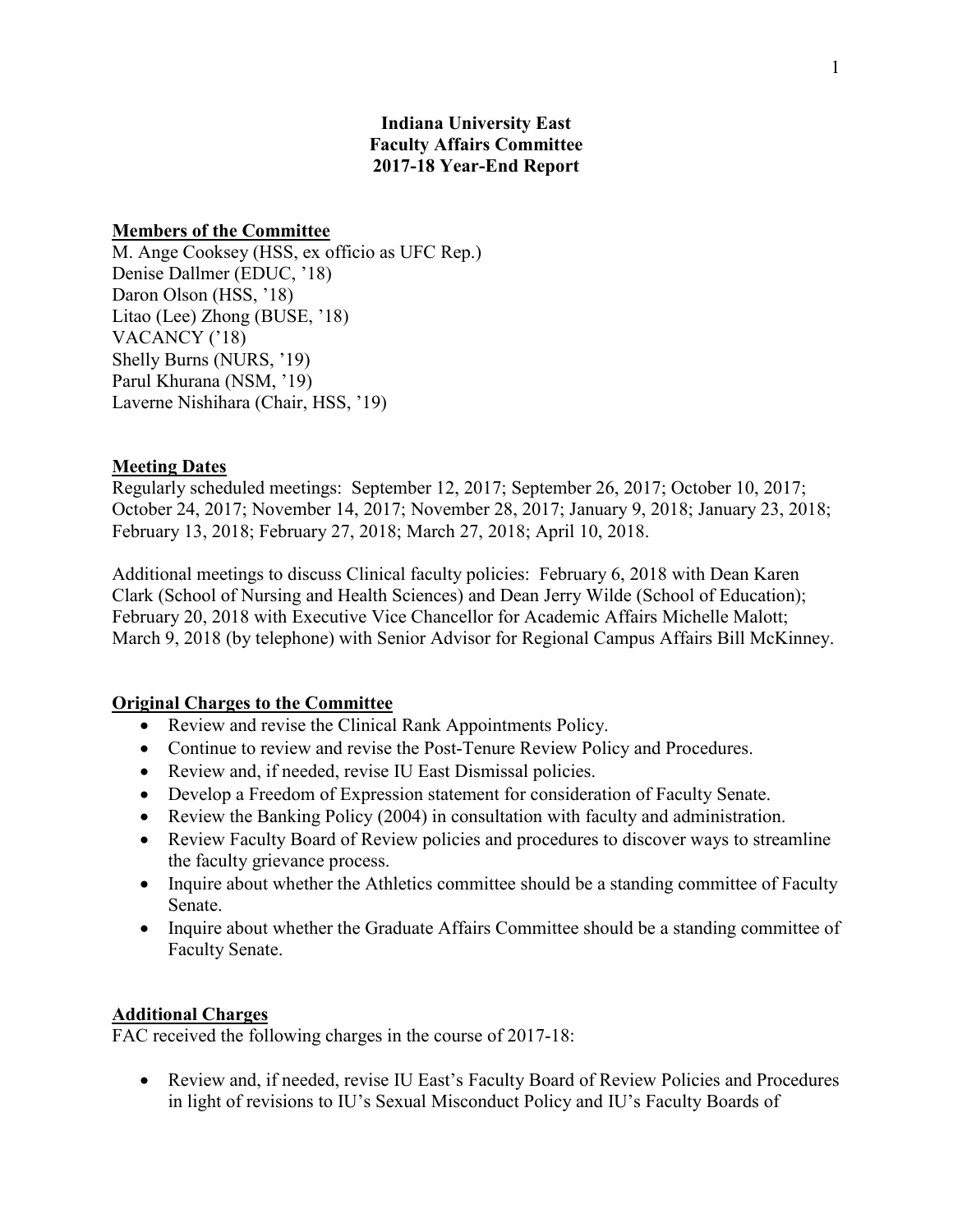Review: Minimum Standards for Uniform Hearing Procedures (approved by University Faculty Council in November 2017); and revisions of IU's Research Misconduct Policy (approved by University Faculty Council in March 2017)—charge from Faculty Senate President. *Note: an already existing charge to FAC was to "Review Faculty Board of Review policies and procedures to discover ways to streamline the faculty grievance process."*

• Work with the Office of Academic Affairs to produce an easily navigable collection of IU East and IU faculty-related policies (e.g, promotion & tenure, lecturer, clinical, etc.), primarily as a resource for deans and unit heads (supervisors of faculty)—FAC charged itself with this in consultation with the EVCAA.

## **Report of the Committee's Activities**

1. Regarding the charge *Review and Revise the Clinical Rank Appointments Policy*:

FAC carefully reviewed IU East's Clinical Rank Appointments Policy (last revised in 2006), which was clearly out of date. Preparing to revise the policy, FAC studied IU's Regulation of Clinical and Lecturer Appointments Policy, and studied other IU campuses' Clinical faculty policies; examined some other institutions' Clinical faculty policies; met with deans of the mostaffected Schools (EDUC and NURS); the EVCAA; and a Senior Advisor for Regional Campuses. Early in the process, FAC concluded that a "revision" to the current policy would be inadequate. Instead, FAC proposed completely rewriting IU East's Clinical faculty policy in order to accomplish the following: the new policy would be consistent with policies for other full-time faculty appointments at IU East (Promotion and Tenure, and Lecturer); in compliance with IU's Regulation of Clinical and Lecturer Appointments Policy; and workable given IU East's current Clinical faculty, and the continued demand for Clinical faculty.

By the end of the academic year, FAC produced an eleven-point proposal which was shared with the most-affected Schools (Education and Nursing/HealthSciences). The proposal included the following:

- The Clinical Professor Policy will be separate from the Clinical Lecturer Policy. This is due to differences in the ranks; for example, Clinical Assistant Professor dossiers will be reviewed by the campus Promotion and Tenure Committee, and Clinical Lecturer dossiers will be reviewed by the campus Lecturer Long-Term Contract Review Committee.
- All Assistant Clinical Professors' cases for long-term contracts will go through the campus Promotion and Tenure Committee whether or not the candidates are also applying for promotion.
- Currently, Assistant Clinical Professors are required to demonstrate EXCELLENCE in TEACHING and at least SATISFACTORY in SERVICE for long-term contract with or without promotion.FAC proposes allowing Assistant Clinical Professors to declare their area of excellence as either service or teaching.
- FAC proposes that Clinical appointees will submit a dossier as do other full-time faculty members applying for promotion, tenure, or Lecturer long-term contract and promotion.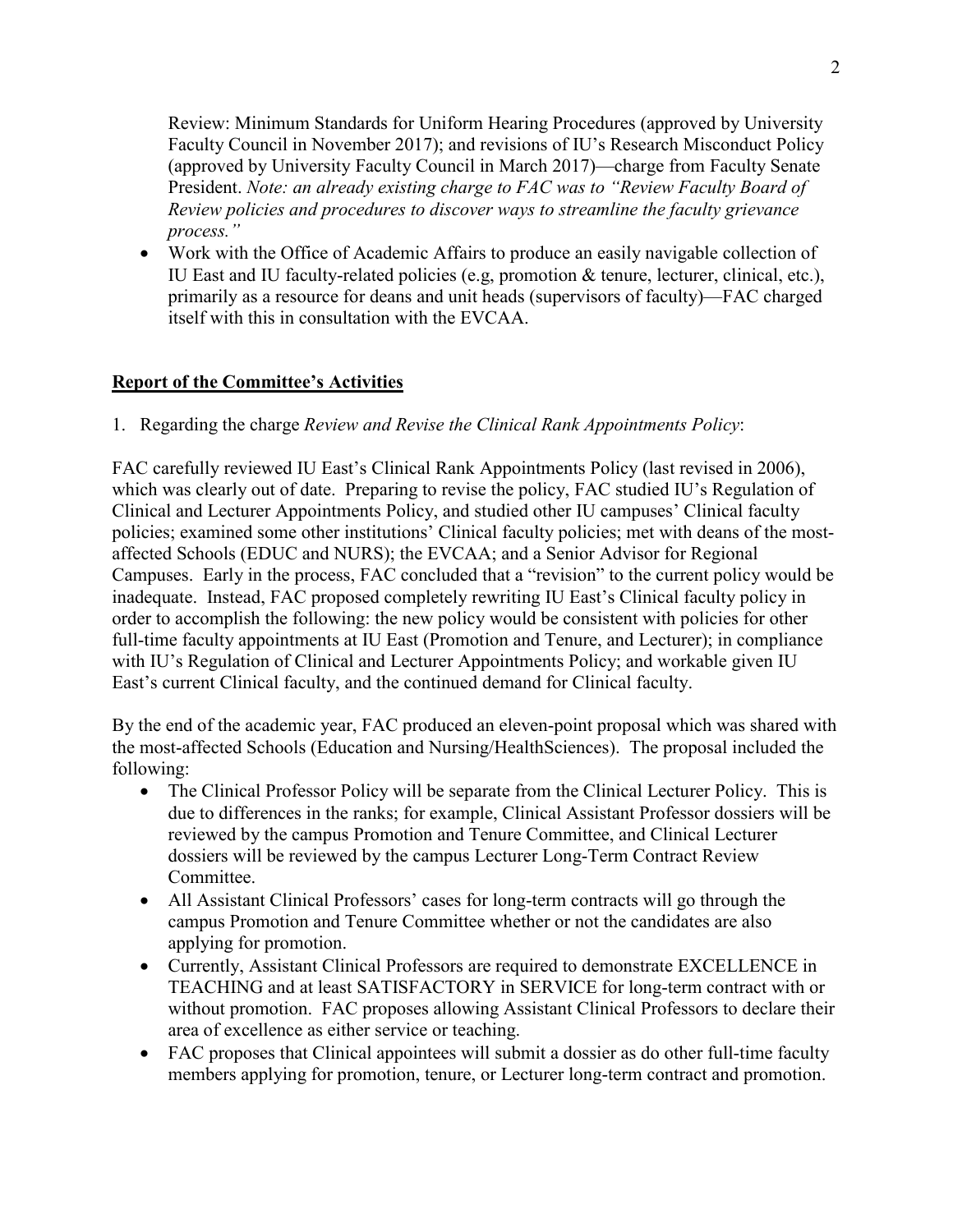(The current "review materials" procedure for Clinical appointees is a direct quotation from an obsolete IU East Lecturer policy.)

As of this writing, Schools do not have questions or suggestions on FAC's eleven-point proposal. Therefore, FAC will continue to draft a new Clinical Professor Policy, using the frameworks of the IU East P & T Policy and Lecturer Policy. FAC hopes to bring the proposed policy to the Schools and academic units in Fall 2018 for discussion, with the goal of bringing it to Faculty Senate for a vote. FAC will also proceed with composing a new Clinical Lecturer Policy, though at present there are no Clinical Lecturer appointees at IU East.

FAC will need to propose revisions to the IU East Bylaws to accompany the new Clinical faculty policies as follows: specify the responsibilities of the campus Promotion and Tenure Committee, and the Lecturer Long-Term Contract Review Committee, in reviewing Clinical cases.

2. Regarding the additional charge *Review and, if needed, revise IU East's Faculty Board of Review Policies and Procedures in light of UFC's revisions to IU's Sexual Misconduct Policy and IU's Faculty Boards of Review [Policy] (approved by UFC in November 2017), and revisions to IU's Research Misconduct Policy (approved by UFC in March 2017).*  [*Note: an already existing charge to UFC was to "Review Faculty Board of Review policies and procedures to discover ways to streamline the faculty grievance process."*]:

FAC proposed revisions to IU East's Faculty Board of Review (FBR) Policy in keeping with the revisions to IU's Sexual Misconduct Policy, IU's Faculty Boards of Review policy, and IU's Research Misconduct Policy. FAC solicited feedback from the Senate president and IU East's FBR chairperson. FAC proposed additional revisions that were clarifications and updates to the FBR policy (e.g., replacing references to the now-defunct Academic Handbook), and added references to related policies that the FBR should consult. The proposed revisions were disseminated to Schools and other academic units for questions and comments. The revisions to the Faculty Board of Review Policy were approved by Faculty Senate on March 6, 2018.

3. Regarding the charge *Continue to review and revise the Post-Tenure Review Policy and Procedures*:

In September 2017, FAC reviewed the proposed revisions from 2016-17. However, the Clinical appointments policy quickly took precedence over this matter. The Post-Tenure Review Policy is on the list of recommended charges for 2018-19.

4. Regarding FAC's self-imposed charge *Work with the Office of Academic Affairs to produce an easily navigable collection of IU East and IU faculty-related policies (e.g, promotion & tenure, lecturer, clinical, etc.), primarily as a resource for deans and unit heads (supervisors of faculty)*: